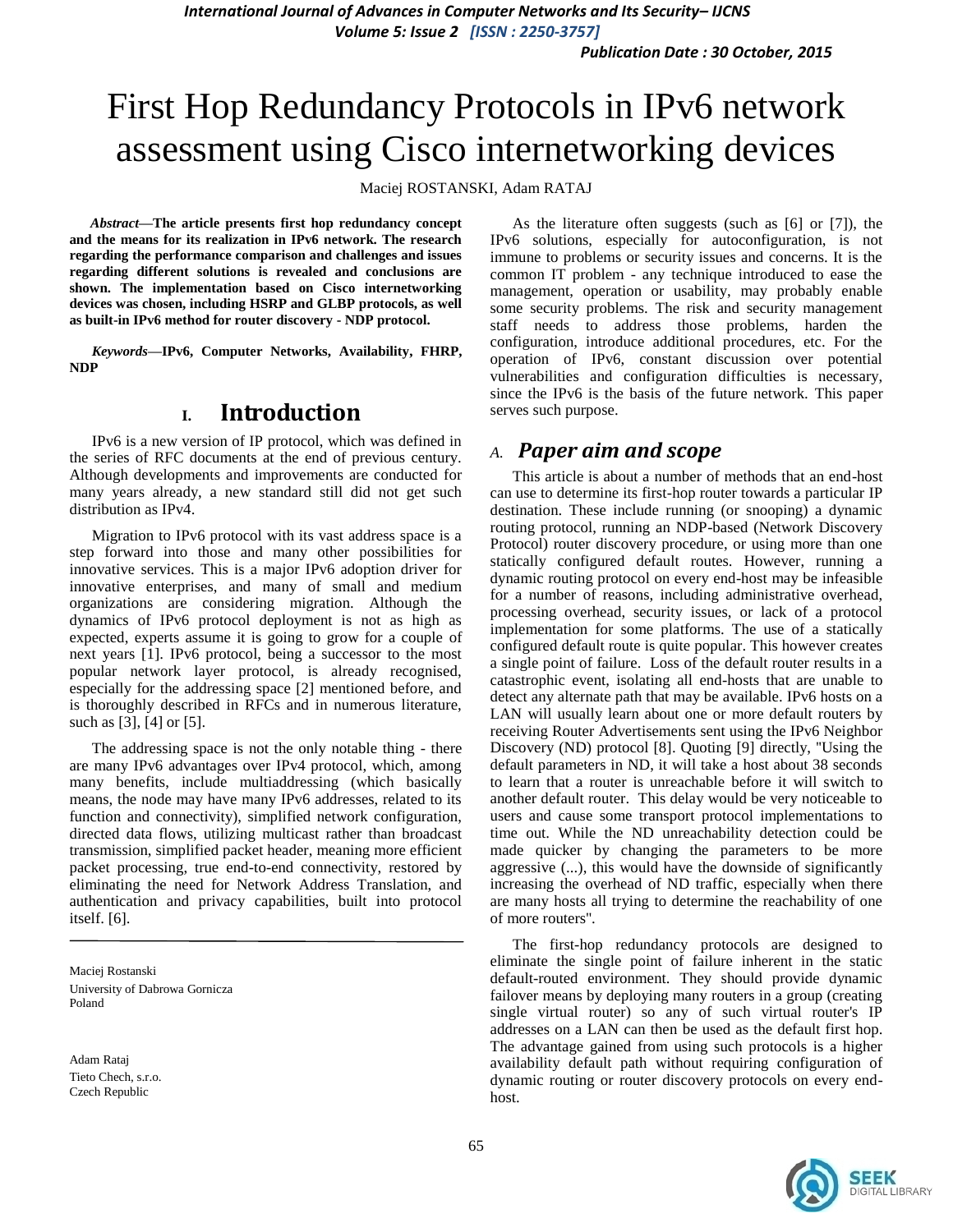#### *Publication Date : 30 October, 2015*

The paper is organized as follows - the computer network high availability necessity is explained and investigated, then the first-hop redundancy protocols are selected and characterized. The comparison is presented and the testing results are shown and discussed. The article is then concluded.

# **II. The computer network resiliency**

In computer networks, the most common availability (A) is defined as a percentage of successful operating time in measured time period. Equation (1) shows the formula:

$$
A = (time of operation / overall time)
$$
 (1)

There is a common classification of computer systems availability, based on 'nines' in availability percentage, for example ''three nines'' mean 99,9 percent availability.

The network availability loss may lead to disastrous consequences and may pose a threat to business continuity of the enterprise. Therefore, the resilience of the enterprise network is one of the most important characteristics. The most common causes of the availability loss are, according to [10]:

- hardware failure (50%)
- software failure (30%)
- Configuration-related errors (11%)
- Hardware-related human errors (9%)

The important conclusion is that the 80% of failures are caused by hardware or software failures, which can be summarized as the equipment failures. But what are the approaches to equipment resiliency improvement?

The proposition given here is, the network equipment is as resilient as it is highly available (failures and downtimes are predicted and processed) and scalable (its performance may be easily improved). Thus, three distinct resiliency components may be defined: scalability, high availability and faulttolerance.

### *A. Scalability*

Scalability is an architectural characteristic, which can be defined as a capability to cope and perform under an increased or expanding workload. A system that scales well will be able to maintain or even increase its level of performance or efficiency when tested by larger operational demands. In terms of networking this would mean the possibility of increasing available bandwidth capacity by adding more first-hop routers, and in effect, paths to the exterior network.

#### *B. High availability*

In general, the highly available (HA) and fault tolerant (FT) systems are designed with two different design principles in mind. Given the specific availability (A) formula (2), HA aims to minimize downtime and IT service disruption; so the common goal in HA is to increase Mean Time Between Failure (MTBF) and decrease Mean Time to Repair (MTTR).

$$
A = MTBF / (MTBF + MTTR)
$$
 (2)

HA applications are designed to have a high level of service uptime. HA solutions may feature many elements, e.g.: system management, live replacement (hot-swap), component redundancy and failover mechanisms. Common strategy is to avoid single points of failure in the system. This can be difficult, because demands on such systems include not only ensuring the availability of important data, but also efficient resource sharing of the relatively expensive components. The typical HA solution would involve active-passive failover in case of router or link failure.

#### *C. Fault Tolerance*

Contrary to HA, which implies a service level in which both planned and unplanned outages do not exceed a small stated value, fault-tolerant (FT) systems tend to implement as much component redundancy and mirroring techniques as possible, in order to eliminate system failures completely (this is of course from client's perspective, in fact introducing redundant components will make component failures occur faster) [11].

# **III. First-hop redundancy as a resiliency improvement**

The end device utilizes its LAN gateway to communicate with other devices in campus network, in the enterprise network, or even the cloud and the Internet. Therefore, the key device in network services operation is the gateway, which should be as available is possible.

In order to provide the redundancy of the gateway, the most implemented solution is to deploy another gateway, such as in the model of the Distribution Layer in SAFE Architecture by Cisco [12].

The connection to many gateways requires additional mechanisms allowing for correct network operation. This is the purpose of so-called First Hop Redundancy Protocols (FHRP), as explained in the Introduction part. The FHRP for IPv6 network examples could be:

- NDP (Neighbor Discovery Protocol),
- HSRP (Hot Standby Router Protocol),
- VRRP (Virtual Router Redundancy Protocol),
- GLBP (Gateway Load Balancing Protocol)

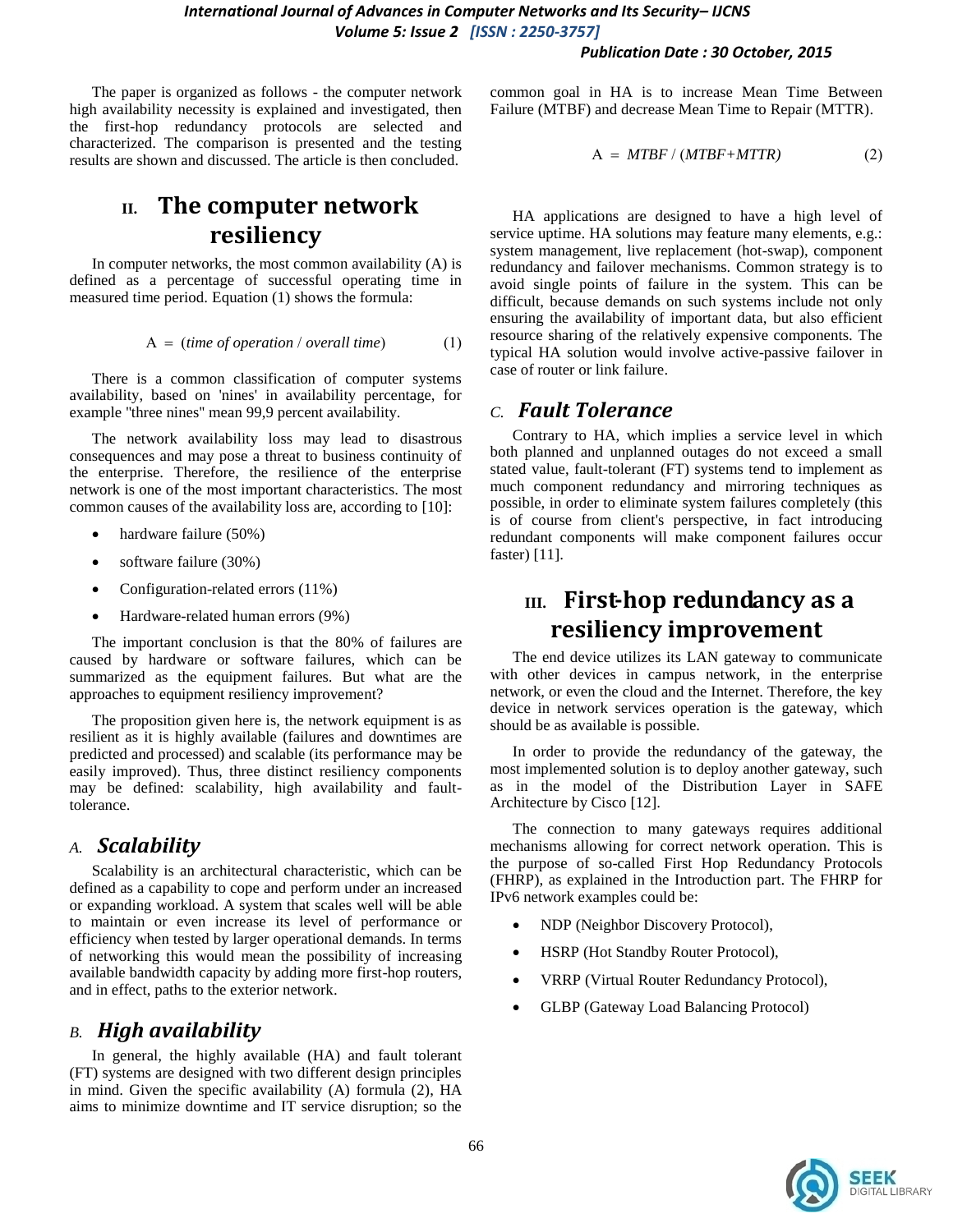#### *Publication Date : 30 October, 2015*

### *A. First-hop redundancy protocols characterization*

NDP is an integral IPv6 part [8]. It allows for router discovery, meaning that through the ICMPv6 operation of Router Solicitation and Router Advertisement messages, IPv6 devices are able to automatically locate gateways on their local link [13]. It can be secured using SeND [14] mechanisms such as Cryptographically Generated Addresses [15].

HSRP [16] was one of the first routing redundancy protocols. It was created by Cisco Systems and is based on sharing a network-layer and link-layer addresses by a group of physical routers. Network nodes use only this virtual address and physically are served by only one router, called active router. There is one standby router, ready to take on the role of an active router in case of failure, other routers in a group are totally passive.

An active HSRP router utilizes NDP - in Router Advertisements there is a virtual HSRP router address. HSRP supports authentication, preemption, interface or object tracking. However, the disadvantage is lack of true load balancing - only one router is active.

GLBP enables load balancing, because more than one router is forwarding packets. GLBP utilizes one virtual address and group, however, there is an Active Virtual Gateway in the group, that serves NS messages and assigns other routers (called Active Virtual Forwarders) to different nodes in the local network. GLBP is capable of using roundrobin, weighted or host-dependent load balancing algorithms. Like HSRP, GLBP supports authentication, preemption, interface or object tracking.

### *B. Selected first-hop redundancy protocols functionality comparison*

For this paper purposes, the first-hop redundancy protocols compatible with Cisco internetworking devices were chosen because of the implementation, configuration and testing possibilities on the same networking equipment (2801 Cisco router). The comparison is presented in table 1.

# **IV. First-hop redundancy methods assessment**

The end device utilizes its LAN gateway to communicate with other devices in campus network, in the enterprise network, or even the cloud and the Internet. Therefore, the key device in network services operation is the gateway, which should be as available is possible.

### *A. Testing environment and procedures*

Testbed network has been constructed using a typical networking equipment:

• Cisco 2801 router (IOS 15.1(4)M1 software),

| TABLE I. | SELECTED IPV6 FIRST-HOP REDUNDANCY METHODS |
|----------|--------------------------------------------|
|          | <b>CHARACTERISTICS COMPARISON</b>          |

|                       | <b>Redundancy method</b>   |                         |                      |  |
|-----------------------|----------------------------|-------------------------|----------------------|--|
|                       | <b>NDP</b>                 | <b>HSRP</b>             | <b>GLBP</b>          |  |
| Authentication        | X                          | X                       | X                    |  |
| Preemption            |                            | X                       | X                    |  |
| Interface<br>tracking |                            | X                       | X                    |  |
| Object<br>tracking    |                            | X                       | X                    |  |
| Load<br>balancing     |                            |                         | X                    |  |
| Additional<br>info    | Built-in IPv6<br>algorithm | Very similar to<br>VRRP | Cisco<br>proprietary |  |

Source: Own work

- Cisco WS-C3560-24TS switch (IOS 12.2(44)SE2 software),
- Dell Latitude E6430 laptop (Windows 7 Enterprise ServicePack1, 64-bit),
- Fujitsu Siemens V5505 laptop (Xubuntu 13.10),
- Dell OptiPlex 760 desktop (Xubuntu 13.10).

For testing purposes, two applications were used:

- Wireshark sniffing software (v 1.10.2),
- Fping echo requests (ping) generator (v 3.00).

The topology and testing methodology is presented on fig. 1. During ping process, the switch interface leading to the active router was being shut down (and the next router was supposed to take on active role). The gateway's unavailability time is defined as a time between the first unreplied ICMP packet and the first to be replied again. On fig. 1 there is an example shown (times T5 and T7).

For packet sniffing and monitoring, SPAN port (Switched Port Analyzer) was configured on a switch. In this case, the traffic of router interfaces was monitored on workstations - W1 workstation was monitoring R1 router, and W2 station -R2 router. Tests were carried out for Windows and Linux hosts.

### *B. C. Gateway unreachability testing*

The tests were conducted multiple times in order to determine whether unavailability times vary over time or are similar regardless to any other conditions. The tests were conducted:

- Using default parameters (hello times, etc),
- With parameters configured for minimize the unavailability, even if it means frequent RA/Hello messages.

The results are presented on fig. 2 and fig. 3, respectively. For Linux system, it is problematic to use NDP for router failover at default - using Network Manager, the static router entry is created and no failover was possible.

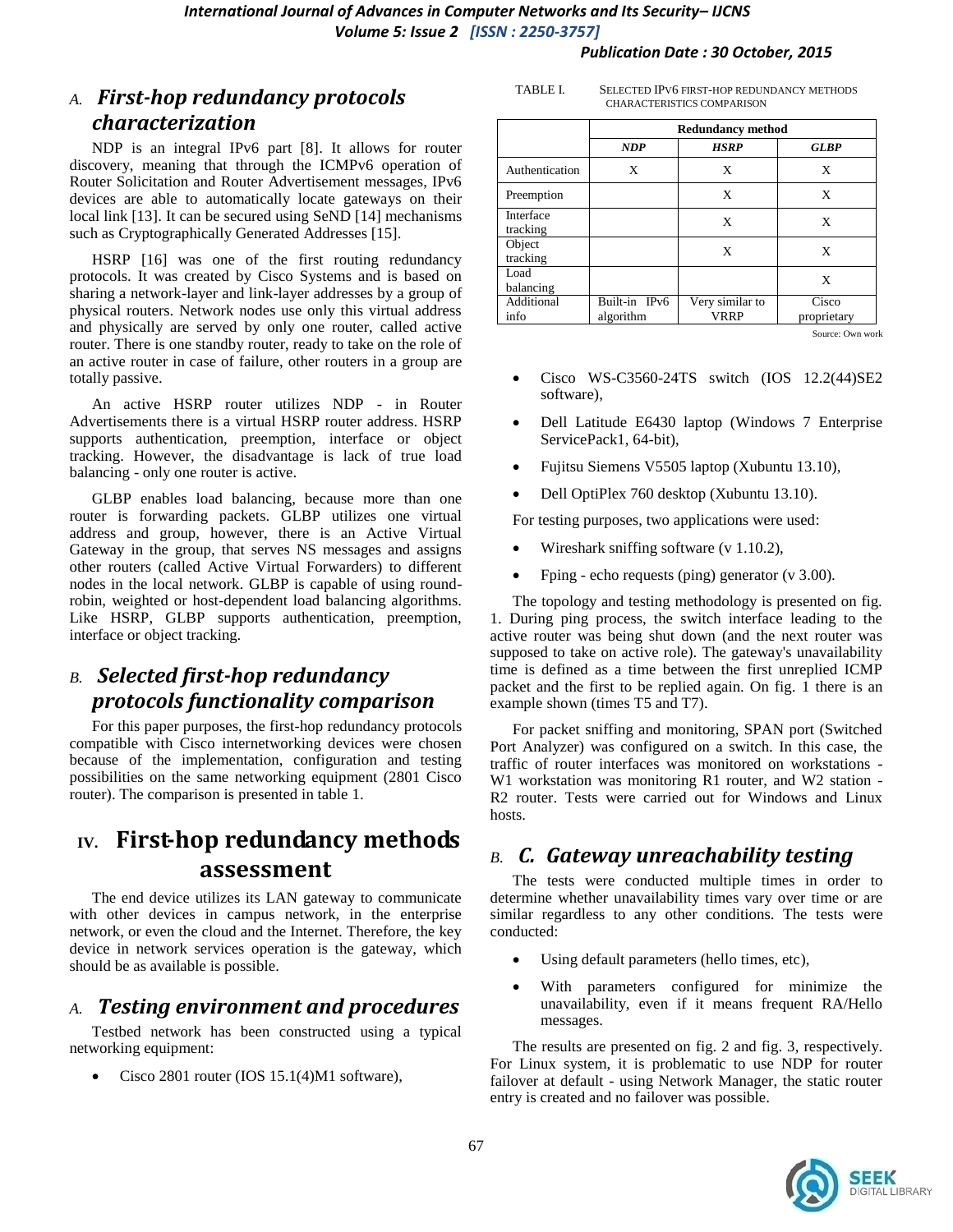#### *International Journal of Advances in Computer Networks and Its Security– IJCNS Volume 5: Issue 2 [ISSN : 2250-3757]*





Figure 1. Testing methodology overview. Source: own work



Figure 2. Unavailability testing results for FHRPs - default settings. Source: own work



Figure 3. Unavailability testing results for FHRPs - optimized settings. Source: own work

The shortest times of unavailability are of course the result of much greater frequency of Router Advertisement (with NDP) or Hello (for HSRP and GLBP) packets being transferred on link between routers. The traffic increase during optimization process is shown on Table 2.

### **V. Conclusions**

In this article, first hop redundancy concept and the means for its realization in IPv6 network were presented, as well as some thoughts and general classification on availability. This is an interesting topic, because besides the first-hop redundancy methods implementations based on Cisco

TABLE II. ROUTER PROTOCOL-SPECIFIC PACKETS PER SECOND FOR INCREASED AVAILABILITY

|                       | <b>Redundancy method</b> |      |                  |
|-----------------------|--------------------------|------|------------------|
|                       | <b>NDP</b>               | HSRP | <b>GLBP</b>      |
| Packets<br>per second | 28                       | 134  | 40               |
|                       |                          |      | Source: Own work |

internetworking devices that were chosen, (including HSRP and GLBP protocols) there is a built-in IPv6 method for router discovery - NDP protocol. The research regarding the performance comparison and challenges and issues regarding different solutions was revealed, showing that:

- It is necessary to optimize certain parameters, affecting the time for failover process, resulting in shorter unavailability times,
- Nearly 100 times faster failover is possible to achieve, but it results in much more congested link.

Unlike 'classical' first-hop routing protocols, NDP relies heavily on client's operating system behavior and its IPv6 implementation. The most important observation at this point was that Linux system autoconfigured first gateway as a static route, which rendered any failover impossible.

Given the fact, that the first-hop redundancy protocols offer additional functionalities, it is clear that while NDP may be applied in smaller environments as a gateway redundancy and availability technique, more demanding networks should employ typical protocols, such as HSRP or GLBP.

#### *References*

- [1] G Curtis S., Niedzielewski D.: Internet of Things: miliardy urzadzen, czujnikow i licznikow podlaczonych do sieci. Networld (polish ed.) 01/2013, Miller Druk, Warszawa 2013
- [2] Domanski A., Wybrane zagadnienia protokolu IPv6, in: Rostanski M. (Ed.) Systemy przetwarzania danych, Academy of Business in Dabrowa Gornicza, Dabrowa Gornicza 2012, ISBN: 978-83-62897-04-9
- [3] Van Beijnum I.: Running IPv6, Apress New York, 2006, ISBN: 1- 59059-527-0
- [4] Odom W.: CCNP Route 642-902 Official Certification Guide 4th ed., Cisco Press, Indianapolis, 2011
- [5] Deering S., Hinden R.: Internet Protocol, Version 6 (IPv6) Specification, RFC 2460, IETF 1998
- [6] Rostanski M., Mushynskyy T.: Security Issues of IPv6 Network Autoconfiguration, in: Saeed K., Chaki R., Cortesi A., Wierzchon S. (Eds.): Computer Information Systems and Industrial Management. 12th IFIP TC8 International Conference, CISIM 2013, Edition: LNCS 8104, DOI:10.1007/978-3-642-40925-7 ISBN: 978-3-642-40924-0, pp.218- 228
- [7] Nikander P., Kempf J., Nordmark E.: IPv6 Neighbor Discovery (ND) Trust Models and Threats, RFC 3756, IETF, May 2004
- [8] Narten T. et al: Neighbor Discovery for IP version 6 (IPv6), RFC 4861. IETF, September 2007
- [9] Nadas S. et al: Virtual Router Redundancy Protocol (VRRP) Version 3 for IPv4 and IPv6, RFC 5798, IETF, March 2010
- [10] Badr H., Schrader J.: Secrets to Achieving High Availability, BRKNMS Orlando 2013, p.7, http://d2zmdbbm9feqrf.cloudfront.net/2013/usa/pdf/BRKNMS-2518.pdf